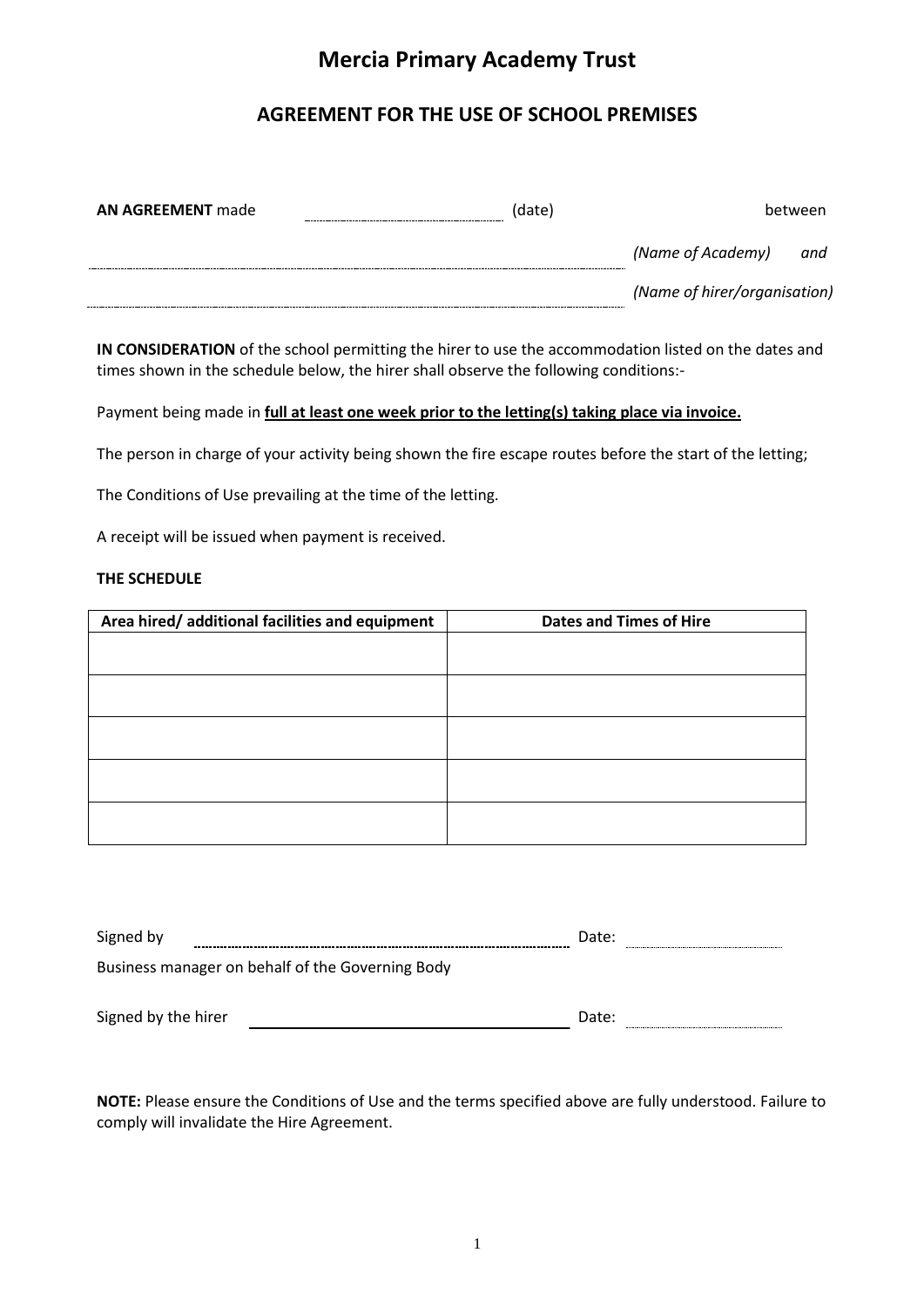# **Mercia Primary Academy Trust**

## **APPLICATION FOR HIRE OF SCHOOL**

- 1. Name of Hirer
- 2. Address of Hirer
- 3. Daytime Telephone Number Evening Telephone Number
- 4. Details of requirements: Room and area to be hired (tick relevant columns)

| Hall                                      | <b>Sports</b><br>Hall/Gym                | Library   | Classroom/<br><b>Technology</b><br>Room | <b>Swimming</b><br>Pool   | <b>Playing field</b> | <b>Additional</b><br>facilities |
|-------------------------------------------|------------------------------------------|-----------|-----------------------------------------|---------------------------|----------------------|---------------------------------|
|                                           |                                          |           |                                         |                           |                      |                                 |
| <b>Start date:</b>                        |                                          |           |                                         | <b>Start time:</b>        |                      |                                 |
| End date:                                 |                                          | End time: |                                         |                           |                      |                                 |
| Day of Week:<br><b>Number of Lettings</b> |                                          |           |                                         |                           |                      |                                 |
| <b>Nature of Activity:</b>                |                                          |           |                                         |                           |                      |                                 |
|                                           | <b>Equipment / facilities requested:</b> |           |                                         |                           |                      |                                 |
| Equipment to be brought in by hirer:      |                                          |           |                                         |                           |                      |                                 |
|                                           | Age range of those attending:            |           |                                         | <b>Numbers attending:</b> |                      |                                 |

I hereby make application for the hire of the accommodation and facilities stated above and agree to abide by the Conditions of Use specified in the attached documentation.

**Public liability insurance is not being provided by the Academy's Third Party Hirer's Insurance Policy and I can confirm that I have arranged Public Liability Insurance in the name of the individual / organisation hiring the school premises for a limit of indemnity of at least £5,000,000.** 

Signature of Applicant:.............................................................................................

Full Name (in block letters) ...................................................................................... Date:

**NOTE**: The giving of false information on this Application for Hire Form may lead to the cancellation of the booking without notice.